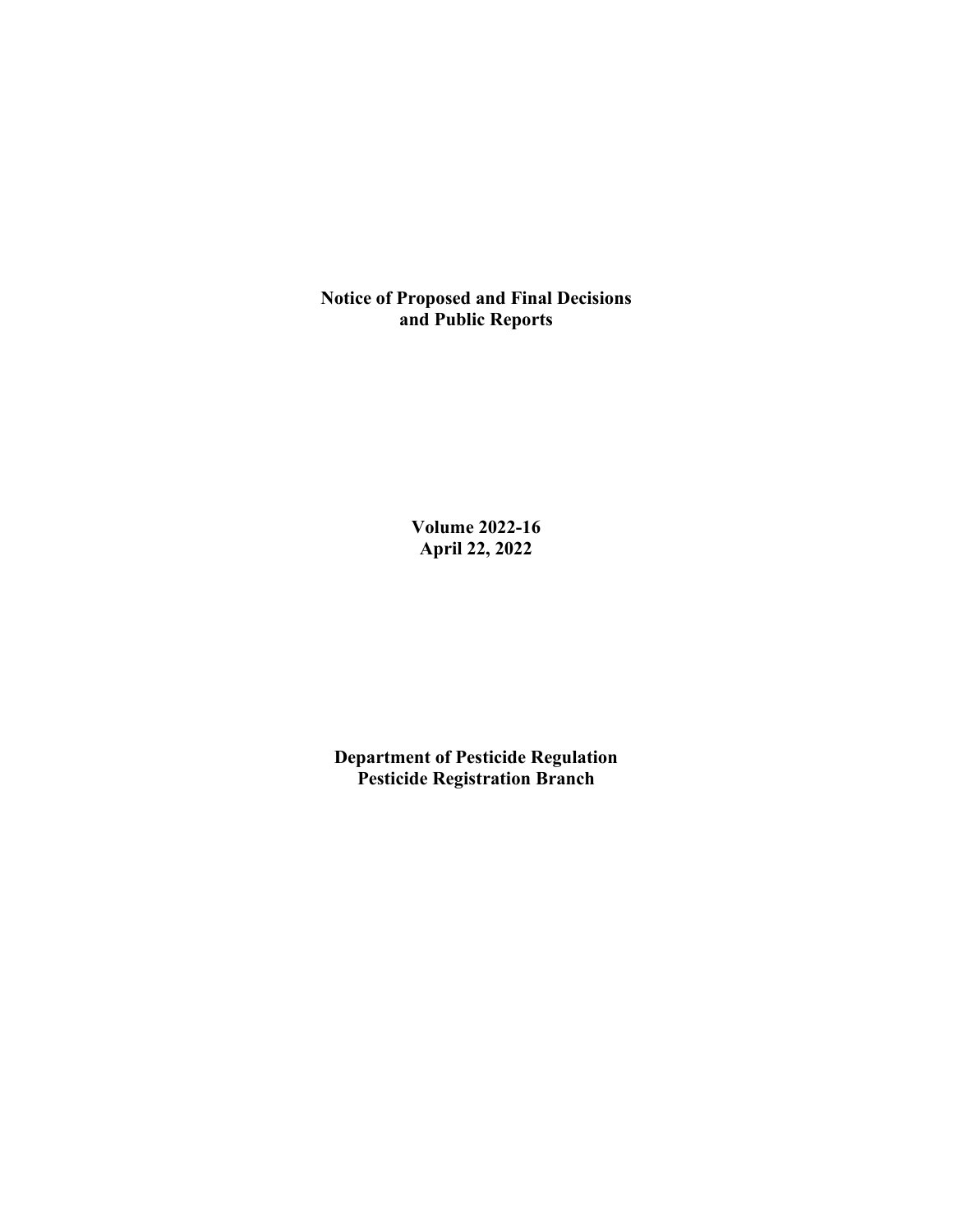# **NOTICE OF FINAL DECISIONS TO REGISTER PESTICIDE PRODUCTS AND WRITTEN EVALUATION**

Pursuant to Title 3, California Code of Regulations section 6255, the Director of the Department of Pesticide Regulation (DPR), files this Notice of Final Decisions to Register Pesticide Products with the Secretary of the Resources Agency for posting. This notice must remain posted for a period of 30 days for public inspection. Between the time DPR posts a proposed registration decision for public comment and DPR makes a final decision regarding the product, nonsignificant changes may be made to the product label (e.g., revising the product name, changing a master label to an end-use marketing label, correcting typographical errors). If the changes are not significant, DPR will not re-notice the product for public review and comment. However, if significant changes are made to the product label that substantially affect DPR's analysis on direct or indirect significant adverse environmental or human health impacts that can reasonably be expected to occur from the proposed decision, DPR will re-notice the product label for public review and comment.

In addition, for any product that is posted proposed to register as a conditional registration, the registrant may address the conditions of registration by providing the appropriate data or modifying the product label (e.g., remove use site, add "not for use in California" to a use site) during the posting period. If the registrant adequately addresses the conditions of registration during the posting period and the resulting change to the product label is not significant such that DPR must re-post the product label for review and public comment, DPR will post the product below, but will no longer have a "conditional" designation by the registration type.

For information about submitting a request for any documents related to this notice, please visit [https://www.cdpr.ca.gov/public\\_r.htm.](https://www.cdpr.ca.gov/public_r.htm)

To view the public report that was issued when the product was proposed for registration, click on the hyperlinked Tracking Number for the product.

*Tracking Number with hyperlink to public report – (EPA Registration Number) Applicant / Brand Name* 

[281157](https://www.cdpr.ca.gov/docs/registration/nod/public_reports/281157.pdf) - (100 - 949) SYNGENTA CROP PROTECTION, LLC PALISADE EC USE: GROWTH REGULATOR - FOR USE AS A PLANT GROWTH REGULATOR OF RICE TYPE: SECTION 3 REGISTRATION - ACTIVE INGREDIENT(S): TRINEXAPAC-ETHYL CAS NUMBER(S): 95266-40-3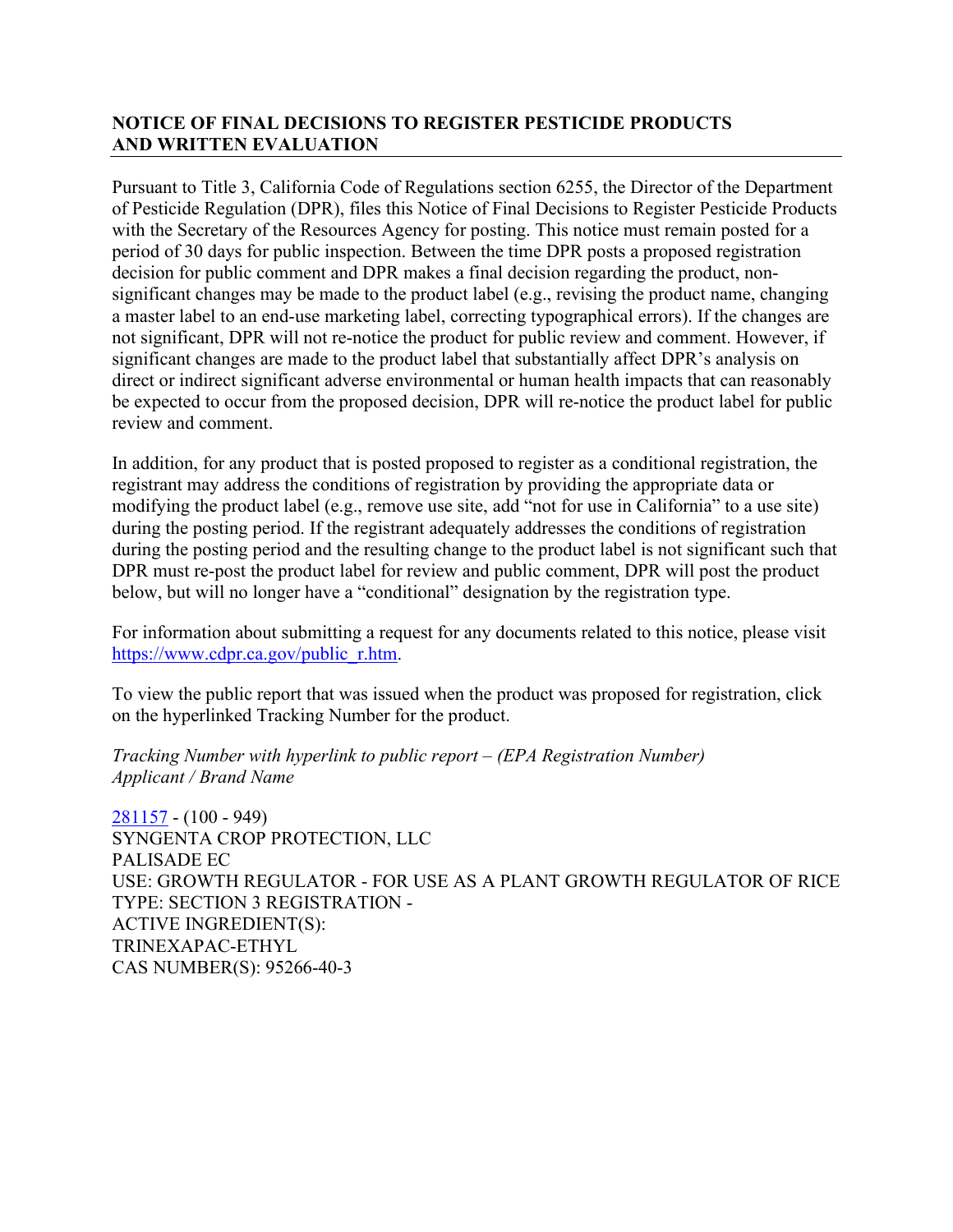# **Notice of Final Decisions to Register (Continued) Page 2**

# **Written Evaluation**

Pursuant to Title 3, California Code of Regulations section 6254, this notice includes a written evaluation of significant environmental points raised in comments submitted during the review and comment period required by Title 3, California Code of Regulations section 6253 for any of the products listed above.

### **DPR received no comments on the above listed products.**

*Original signed by Margaret Reiff for Tulio Macedo 04/20/2022*  Tulio Macedo, Chief Pesticide Registration Branch Dated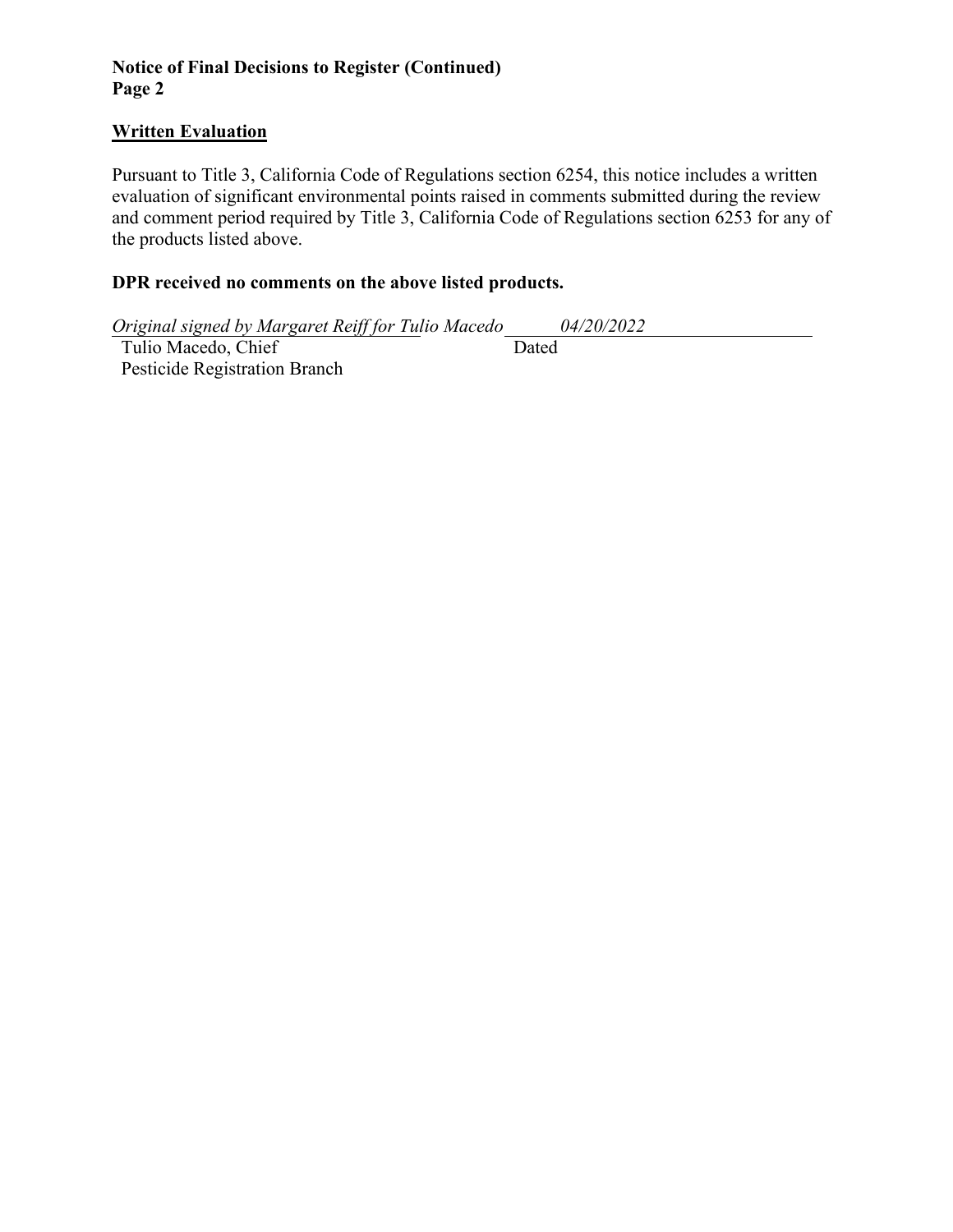## COMMENT PERIOD ENDS MAY 22, 2022

# **NOTICE OF PROPOSED DECISIONS TO DENY PESTICIDE PRODUCTS**

Pursuant to Title 3, California Code of Regulations section 6253, the Director of the Department of Pesticide Regulation (DPR), notices the Department's proposed decisions to deny the registration of the following pesticide products. Unless specified, the reason for denial is that the required data was not submitted, was determined to be inadequate, or there was a likelihood of a significant adverse environmental effect anticipated from the use of these products in a manner consistent with its label. This action will not have a significant adverse impact on the environment. Interested persons may comment on these proposed decisions up to and including the date shown on the top line of this notice to the Pesticide Registration Branch, Department of Pesticide Regulation, P.O. Box 4015, Sacramento, California 95812-4015. For information about submitting a request for any documents related to this notice, please visit [https://www.cdpr.ca.gov/public\\_r.htm.](https://www.cdpr.ca.gov/public_r.htm)

*Tracking Number – (EPA Registration Number) Applicant Brand Name* 

#### **None to report.**

*Original signed by Margaret Reiff for Tulio Macedo 04/20/2022* 

 Tulio Macedo, Chief Pesticide Registration Branch Dated